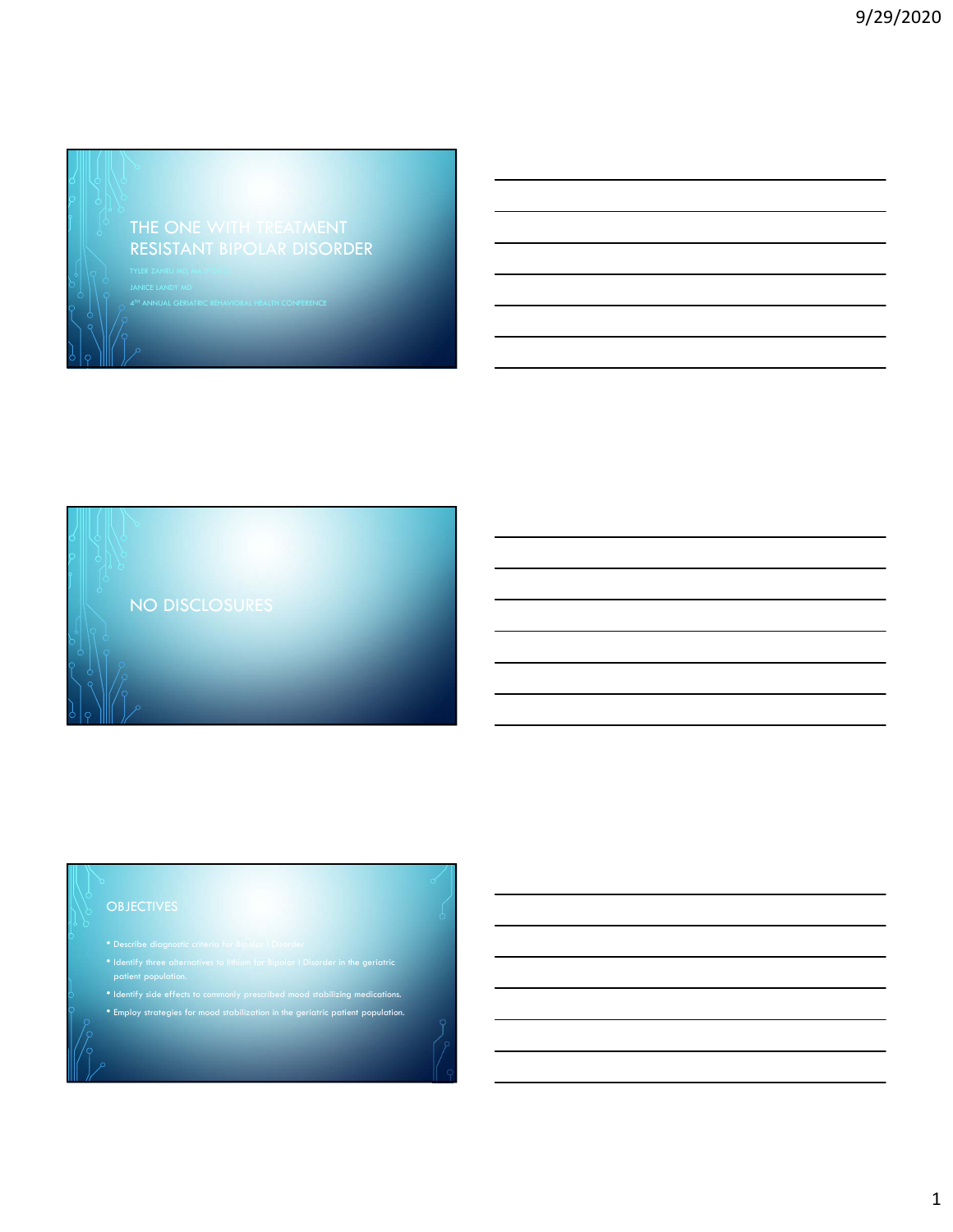82-year-old male with past medical history significant for HTN and Bipolar I Disorder and HTN who presents to hospital with lower extremity erythema as well as decreased need for sleep and changes in behavior.

- 
- -
- 
- History of prolonged admissions related to Bipolar I diagnosis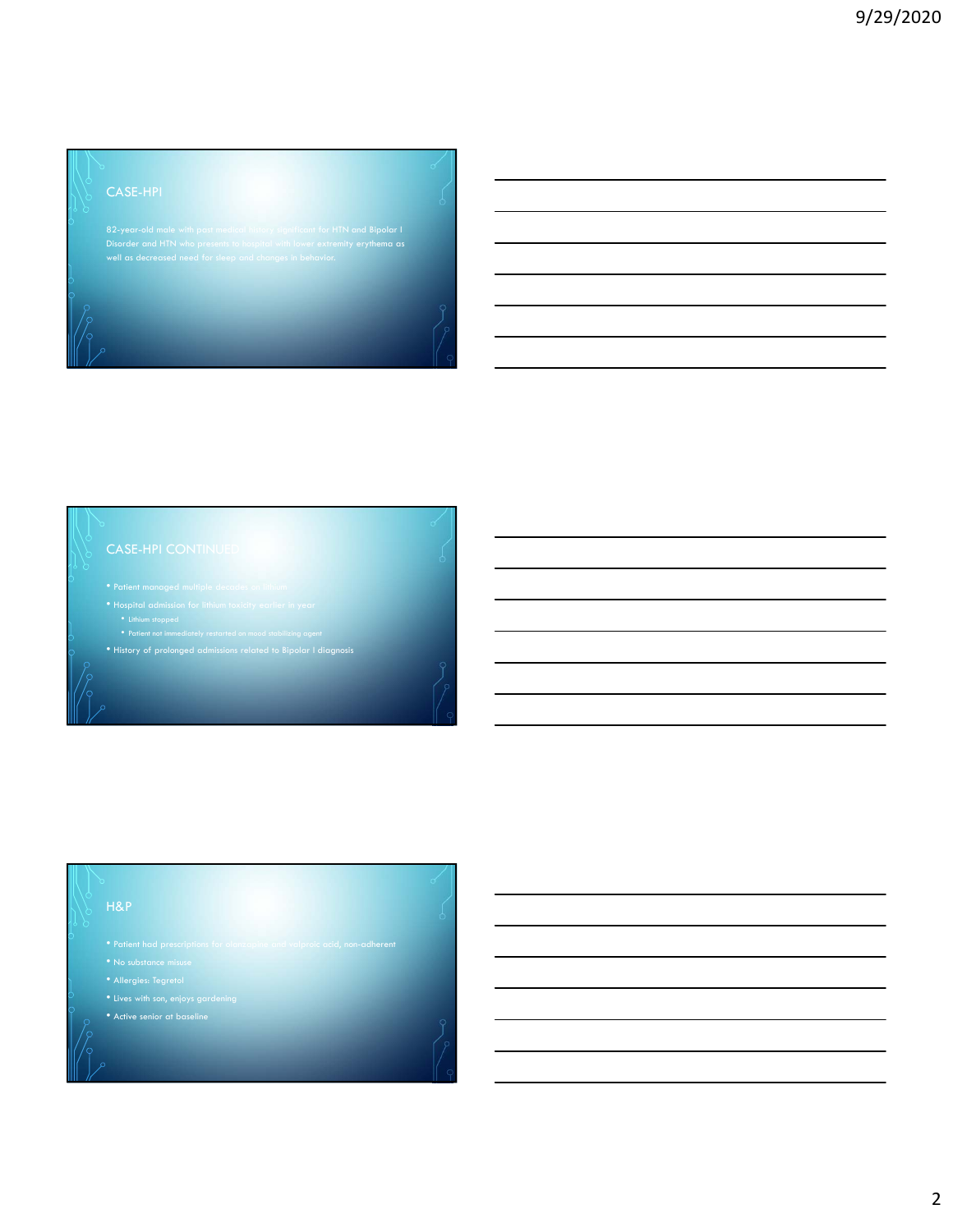- 
- 
- 
- 
- Increased goal-directed activity
- Reckless behavior

- 
- 



# psychiatry unit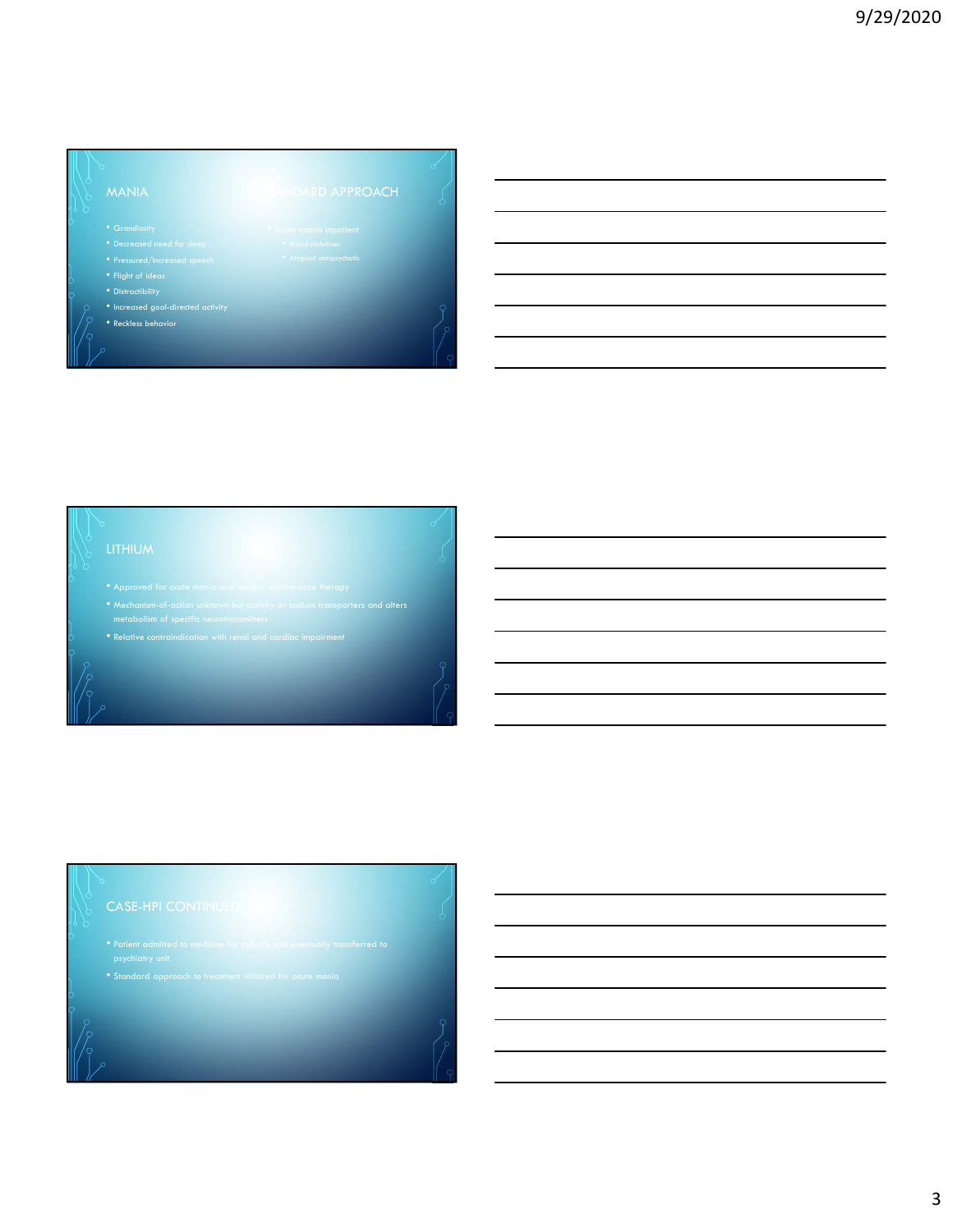- 
- 
- 
- 



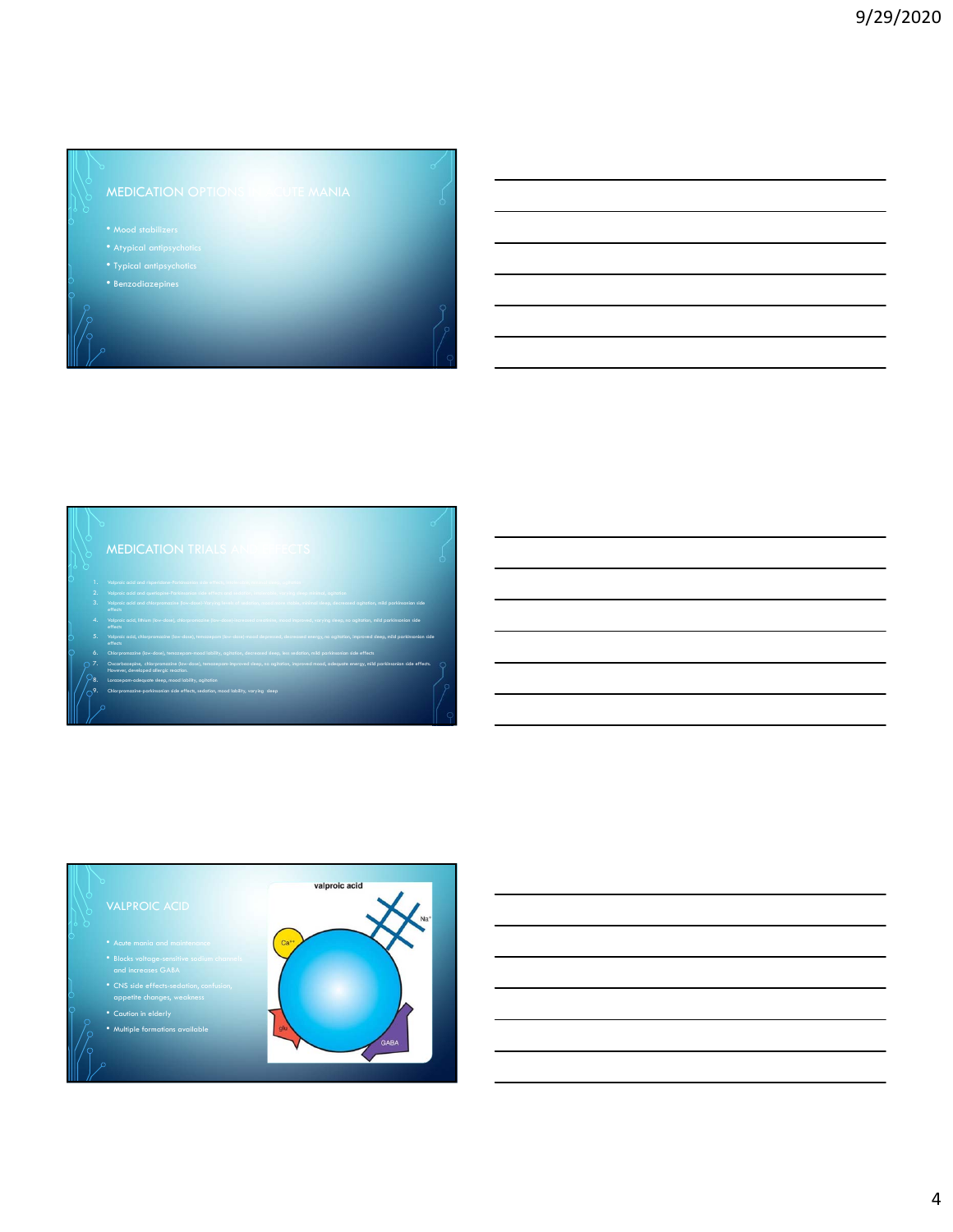





- 
- 
- 
- 
- Sedating, metabolic side effects

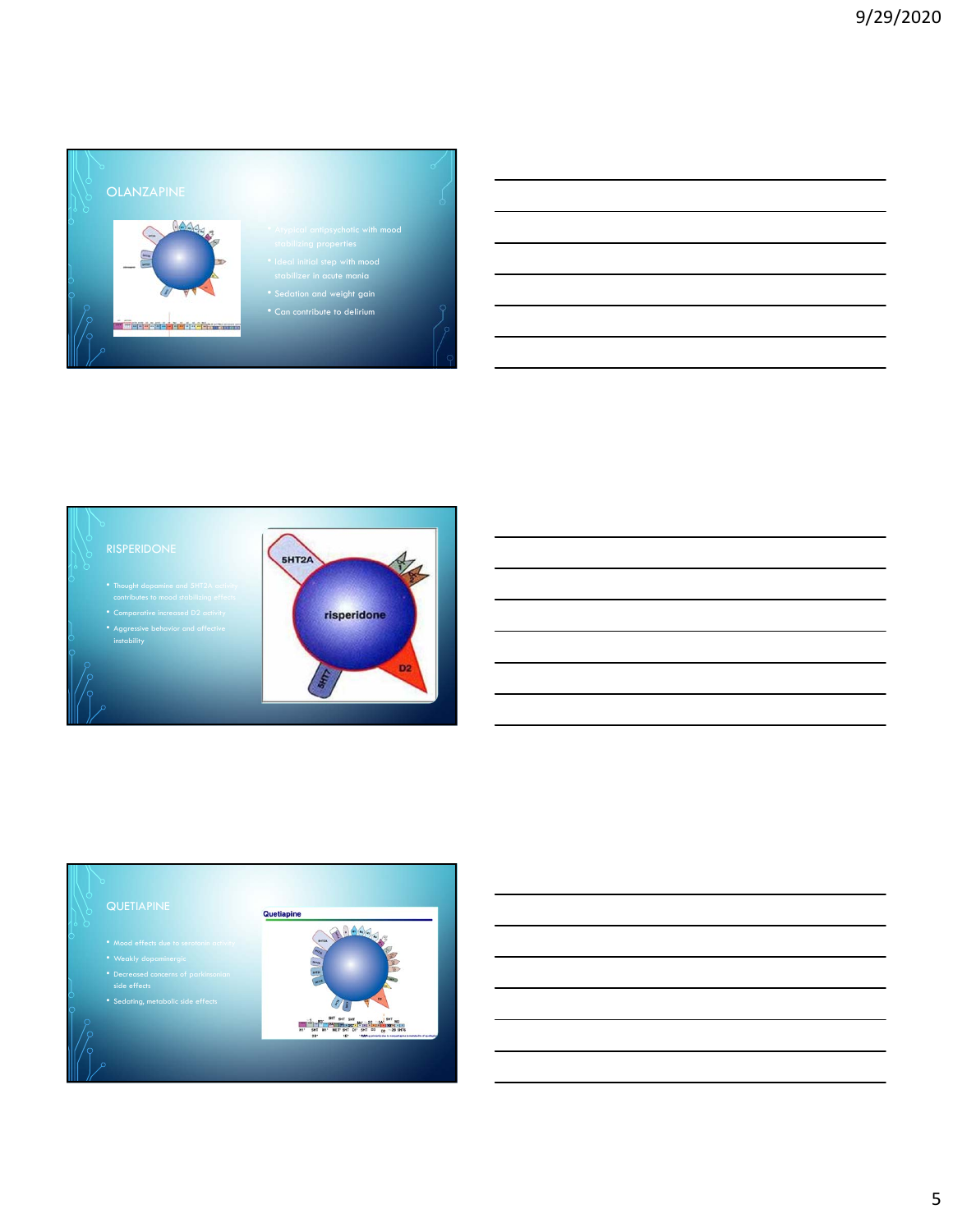### Antipsychotic/Neuroleptics

 $\begin{array}{l} \mbox{\bf Churpromazine:}\; \alpha_1 = 5\cdot\mathrm{H}\mathbb{T}_2 = \mathsf{D}_2 \triangleright \mathsf{D}_1 \triangleright \mathsf{M} \geq \alpha_2 \\ \mbox{\bf Haloperiddol:}\; \mathsf{D}_2 \triangleright \mathsf{D}_1 \triangleq \mathsf{D}_2 \triangleright \alpha_2 \triangleright \mathsf{S}\cdot\mathrm{H}\mathbb{T}_2 \triangleright \mathsf{H}_1 \triangleright \mathsf{M} \preceq \alpha_2 \\ \mbox{\bf Clozapine:}\; \mathsf{D}_1 = \alpha_1 \triangleright \mathsf{S}\cdot\mathrm{H}\mathbb{T$ 

- 
- Cautious use in geriatric patients

# GOALS OF CARE

- 
- 
- If standard approach fails, theory-based approach for optimal medication
- 
- Monitor closely for side effects
- Physical therapy